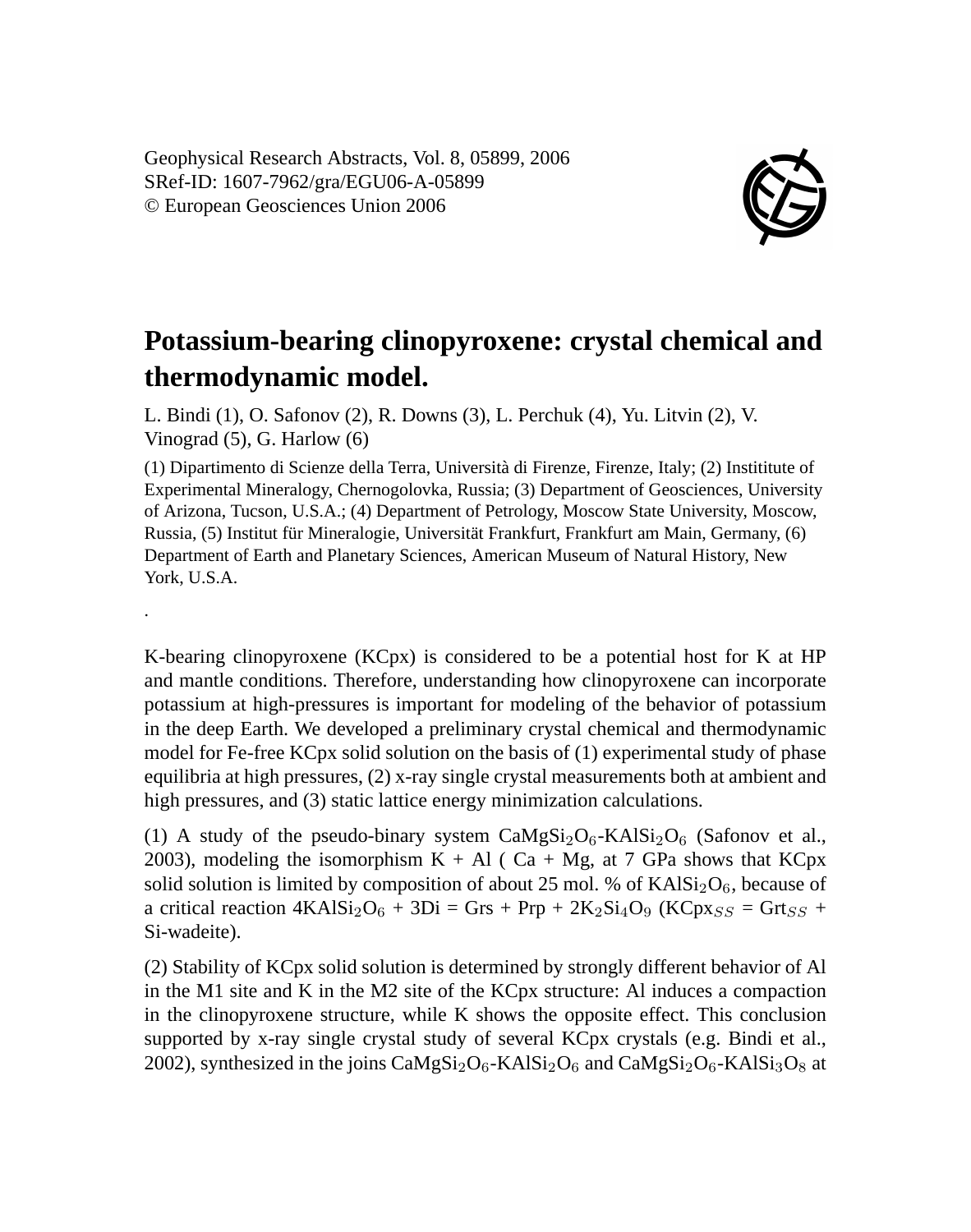7 and 6 GPa, respectively (Safonov et al., 2002, 2003).

(3) Crystal chemical parameters of synthetic KCpx  $(Ca_{0.88}K_{0.12})(Mg_{0.83}Al_{0.17})(Si_{1.98}Al_{0.02})O_6$  were measured up to 9.72 GPa at ambient temperature using a four-pin diamond anvil cell (Bindi et al., 2005). Fitting the P-V data to the third-order Birch-Murnaghan equation of state yields  $V_0$  = 435.49(3)  $\AA^3$ , K<sub>0</sub> = 129(1) GPa, K<sub>l</sub> = 2.7(3). These data allow conclusion that the substitution K + Al ( Ca + Mg in diopside results in significant increase of  $K_0$ . Nevertheless, compressibility of the KCpx is mostly determined by compressibility of  $M1O<sub>6</sub>$  octahedrons, while K induces least effect.

(4) Unit cell parameters for the measured KCpx were fitted to the procedure of static lattice energy minimization (SLEM) using the GULP program (Gale, 1997). We obtained unit cell volume and bulk modulus 437.14  $\AA^3$  and 127.64  $GPa^{-1}$ , which closely reproduce the measured values. The calculated unit cell values for KCpx are in a good agreement with the results of diamond-cell measurements for a wide pressure interval. This allows using the SLEM method to estimate some partial thermodynamic properties of the fictive KAlSi<sub>2</sub>O<sub>6</sub> end-member in the KCpx solid solution:  $S^0 = 128.03$ J/mol/K,  $_{V}^{0}$  = 162.33 J/mol/K,  $V_{U.C}^{0}$  = 442.73 Å<sup>3</sup>,  $K_{0}$  = 171.29 GPa<sup>-1</sup>.

(5) Effects of additional components (jadeite, Ca-Tschermack and clinoenstatite) on K-solubility in clinopyroxene are experimentally checked. All these components dramatically limit the KAlSi<sub>2</sub>O<sub>6</sub> content in KCpx (Safonov et al., 2004, 2005), supporting an idea by Harlow (1997) about a leading role of unit cell volume in K incorporation in HP clinopyroxene.

## References

Bindi L., Safonov O.G., Litvin Yu.A., Perchuk L.L., Menchetti S. (2002) Ultrahigh potassium content in the clinopyroxene structure: an X-ray single-crystal study. Eur. J. Mineral., V. 14, P. 929-934.

Bindi L., Downs R.T., Harlow G.E., Safonov O.G., Litvin Yu.A., Perchuk L.L., Uchida H., Menchetti S. (2005) Compressibility of synthetic potassium-rich clinopyroxene: In situ high-pressure single-crystal X-ray study. Am. Mineral., (in press).

Gale J.D. (1997) GULP - a computer program for the symmetry adapted simulation of solids. J. Chem. Soc.: Faraday Trans., V. 93, P. 629-637.

Harlow G.E. (1997) K in clinopyroxene at high pressure and temperature: an experimental study. Am. Mineral., V. 82, P. 259-269.

Safonov O.G., Litvin Yu.A., Perchuk L.L., Bindi L., Menchetti L. (2003) Phase relations of potassium-bearing clinopyroxene in the system  $CaMgSi<sub>2</sub>O<sub>6</sub> - KAlSi<sub>2</sub>O<sub>6</sub>$  at 7